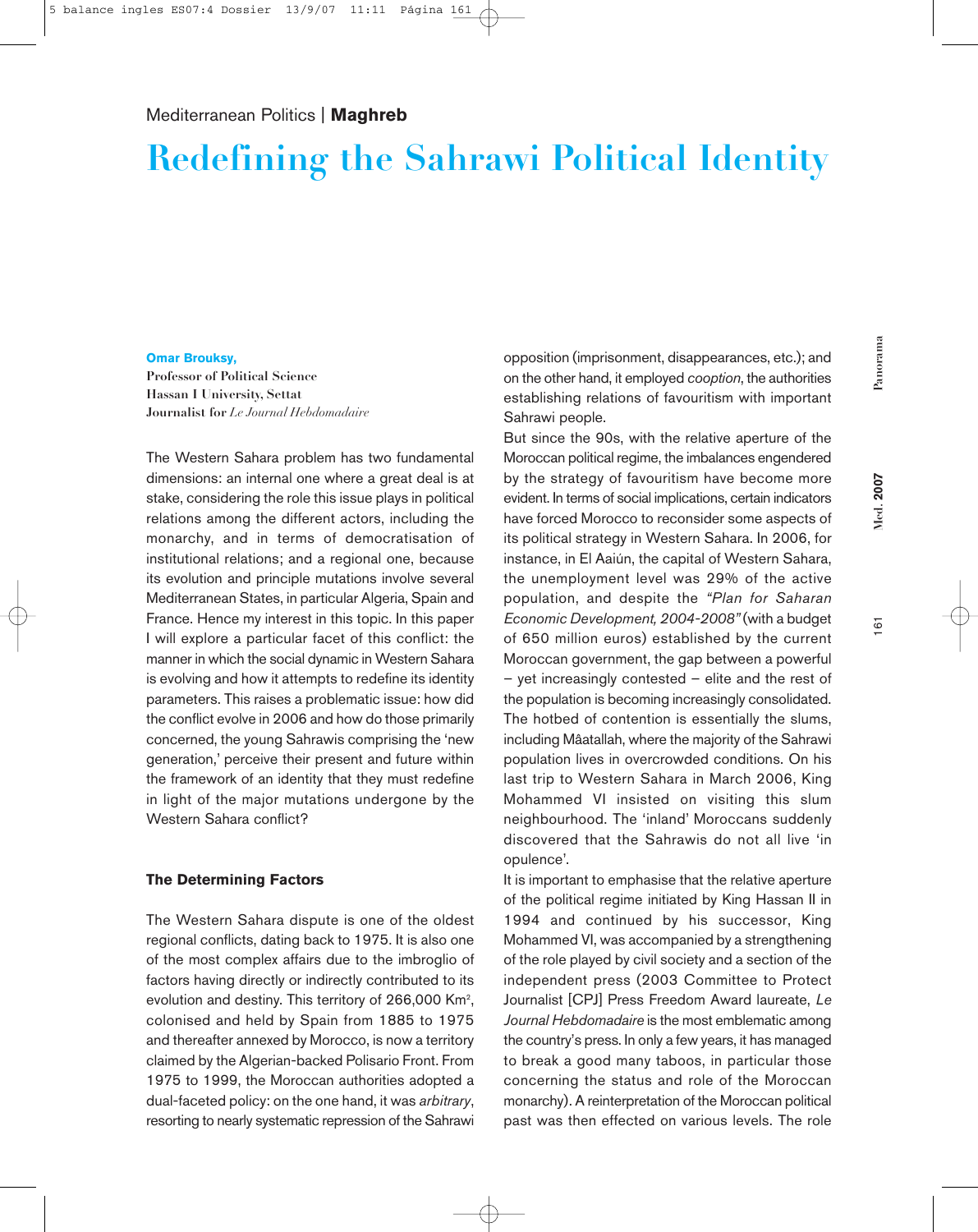played by the Justice and Reconciliation Commission (IER) in this process and its impact on Moroccan society and the international community cannot be underestimated (created by the current King in January 2004 and presided by Driss Benzekri, former political prisoner, this commission has nonetheless been greatly criticised by human rights militants because it does not authorise victims to state the names of those responsible for violations). This 'officialised' process of reconciliation of the State with society was done via a reinterpretation of the recent past, including the Western Sahara as a component of recent Moroccan political memory, the repression of the Moroccan State having likewise been deployed against the inhabitants of this territory. The repercussions on Sahrawi political identity, which is constantly being 'reconstructed,' are considerable.

### **The New Order**

The young Sahrawi generation born in the 70s and having studied at Moroccan universities seems to have conceived and redefined the essence of their political identity on the basis of this recent history. The structuring of collective memory, built upon decades of contention, struggle, resistance and repression, has given rise to a construction of identity now seeking to go beyond the specificities of Sahrawi society and its conceptual mutations. The third-world ideology,

## **The young Sahrawi generation seems to have conceived and redefined the essence of their political identity on the basis of this recent history**

the weight of the cold war context and decolonisation, the basic principles from which the combat for "the liberation of the Sahrawi people" drew its ideological and identity-building foundations are thus being replaced by new legitimising concepts: human rights culture, universal principles governing individual and political rights and liberties, international legality, etc. All of these concepts, both precise and generous, are in turn being grafted on a fundamental principle based on dissidence, protest and a legitimizing capacity – the principle of self-determination for the Sahrawi nation, to be attained through a referendum supervised by the United Nations.

On 25th March 2006, during a trip to El Aaiún, King Mohammed VI announced the dissolution of the Advisory Council for Saharan Affairs, created by his father in 1982 and composed of members entirely elected by the Sahrawi tribes. It was 'replaced' by a new organ called the Royal Advisory Council for Saharan Affairs (CORCAS). Its 141 members (important Sahrawis) are not elected but rather entirely appointed by the Head of State. Certain observers consider this form of constituting the council a 'retreat' of democratic logic and believe it could weaken the council's representativeness.

In his address at the inauguration of the new council, the King defined the main identity traits of its members: *"We appeal to you, considering the virtues of patriotism and fidelity to consecrated constants and values, to be the best interprets for expressing your brothers' positions before organizations and other international bodies, with a view to bringing out the justice of our cause for territorial integrity."*

Action by CORCAS would thereafter be deployed within the framework of the 'official' policy culture of the State of Morocco, which perceives the Western Sahara issue from an authoritarian and stilted perspective of the Nation: a presupposed and quite vague 'unanimity'with regard to a 'just and consecrated cause.' The expressions used in the royal address of 25th March 2006 recall certain 'principles'expressed in Article 19 of the current Moroccan constitution: 'the consecrated values of the kingdom', 'territorial integrity', 'fidelity to constants', 'national unity and territorial integrity', etc.

### **A Dual-Faceted Dynamic**

It is in the context of these 'traits,' falling under the official line of political identity, that the Moroccan State intends to implement its new strategy in Western Sahara by involving a Sahrawi political elite which it scrupulously selects and whose missions it establishes. Hence, in this same address, the CORCAS, whose faculties are strictly consultative, is entrusted by the King to engage in *"serene, in-depth reflection… (on)… the autonomy plan within the framework of the sovereignty of the Kingdom and its national unity and territorial integrity."*

The concept of an autonomy plan for Western Sahara, launched unilaterally by the King of Morocco in March of 2006, aims in reality to replace the Baker III Plan (April 2003). Considered 'obsolete' and 'outdated'by

**Med. 2007**

Med. 2007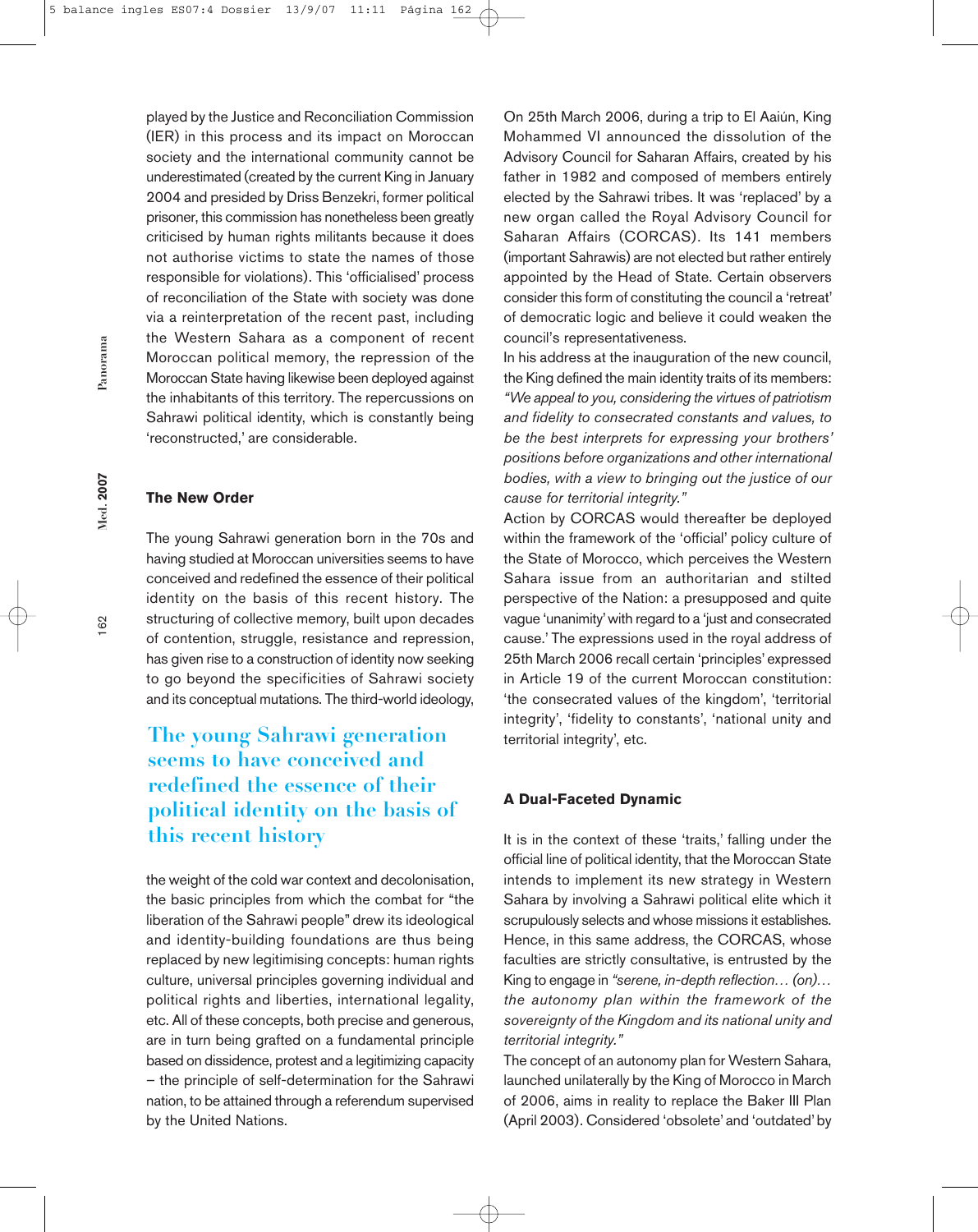Panorama **Panorama**

163

**This official will for rupture, taking the form of a redefinition of official concepts, is deployed in parallel to the emergence of a new Sahrawi elite, which is trying to assert its visibility and political identity via new mechanisms**

Moroccan diplomats, the Baker III Plan called for a referendum after five years of autonomy for Western Sahara. Nonetheless, no longer certain of the favourable results of the referendum, Morocco intends to make this 'new' autonomy plan its diplomatic hobby-horse. To uphold it in Western Sahara and before international organizations, it has involved the important personalities on the CORCAS, albeit in consultative status, while adopting a 'subtext' of 'participation' based on *"good governance (...) the expansion of space for participation in the management of local affairs and the emergence of new elites capable of assuming responsibilities, (...) mobilising the legal means and material resources necessary to concretise the afore-stated objectives, at the service of the citizens, their dignity and the common interest."* (excerpt from the Royal speech on 25th March 2006)

This 'subtext,' which is expressed through the use of different terminology in a single address, is impelled by the King and seems to indicate a certain wish for rupture in the internal management of the Western Sahara issue. The King's recourse to 'universalist' concepts such as: *'citizen', 'good governance', 'emergence of new elites', 'dignity', 'the common interest',* and so on, is highly significant.

This official will for rupture, taking the form of a redefinition of official concepts, is deployed in parallel to the emergence of a new Sahrawi elite, which is trying to assert its visibility and political identity via new mechanisms. The protests in El Aaiún in May of 2005 succeeded in empowering the main 'personalities' of this generation, with whom many young Sahrawis identify on a political and identity level. Today, they are embodied in certain, mediahyped people conveying a legitimating discourse based essentially on international legality and a universal conception of human rights. The use of the Polisario flag during demonstrations, for instance, as well as the introduction of the term 'Intifada' into the protest movement, among other things, limit the dissidence

dynamic to the level of two actors, each referring to a different legal and political situation: on the one hand, an 'authoritarian' State (lacking legitimacy, primarily due to its acknowledged repressive past and controversial present); and on the other hand, a 'colonised'peoples (who claim their rights on the basis of international law).

### **Conceptual Mutations and Legitimising Discourses**

The eminent 'personalities'of this power struggle have moreover gained a certain degree of militant and political legitimacy because of their condition as former prisoners of conscience. The cases of Aminatou Haidar, Mohammed El Moutawakil and Ali Salem Tamek are certainly the most emblematic. They were last sentenced to definite prison terms (ranging from seven to ten months) in December of 2005, following the May 2005 incidents in El Aaiún.

Released from prison on 17th January 2006 after a 51-day hunger strike, Aminatou Haidar was nominated for the Sakharov Prize for Freedom of Thought by the European Parliament during her detention. On 17th September 2006, she received the 2006 Freedom Award in Washington DC from the US Defense Forum Foundation *"for her struggle to defend human rights and the international legality of Western Sahara."*

In the face of pressure from the international community and NGOs, the Moroccan Authorities were obliged to release these activists, but once again involving the members of the CORCAS, such that the Council, playing a role approaching that of an NGO, was placed in an advantageous position. Indeed, a week after the creation of the CORCAS on 25th March 2006, the Council's first 'initiative' was to 'propose' the King grant the 'militants' imprisoned after the El Aaiún incidents of May 2005 'amnesty'; a 'proposition' that the King, of course, saw fit to accept.

The support that these militants – who are most often presented as 'human rights advocates'– receive from international civil society and semi-official organisms can be ascribed, in part, to the content of their discourse, i.e. non-violent (given they have never considered the terrorist option), legalist, universal or even a so-to-speak 'attractive' discourse essentially aimed at the West. It has a real impact on civil society and semi-official organisms.

What is the content of this discourse? It is a discourse of identification and repositioning, with marked identity